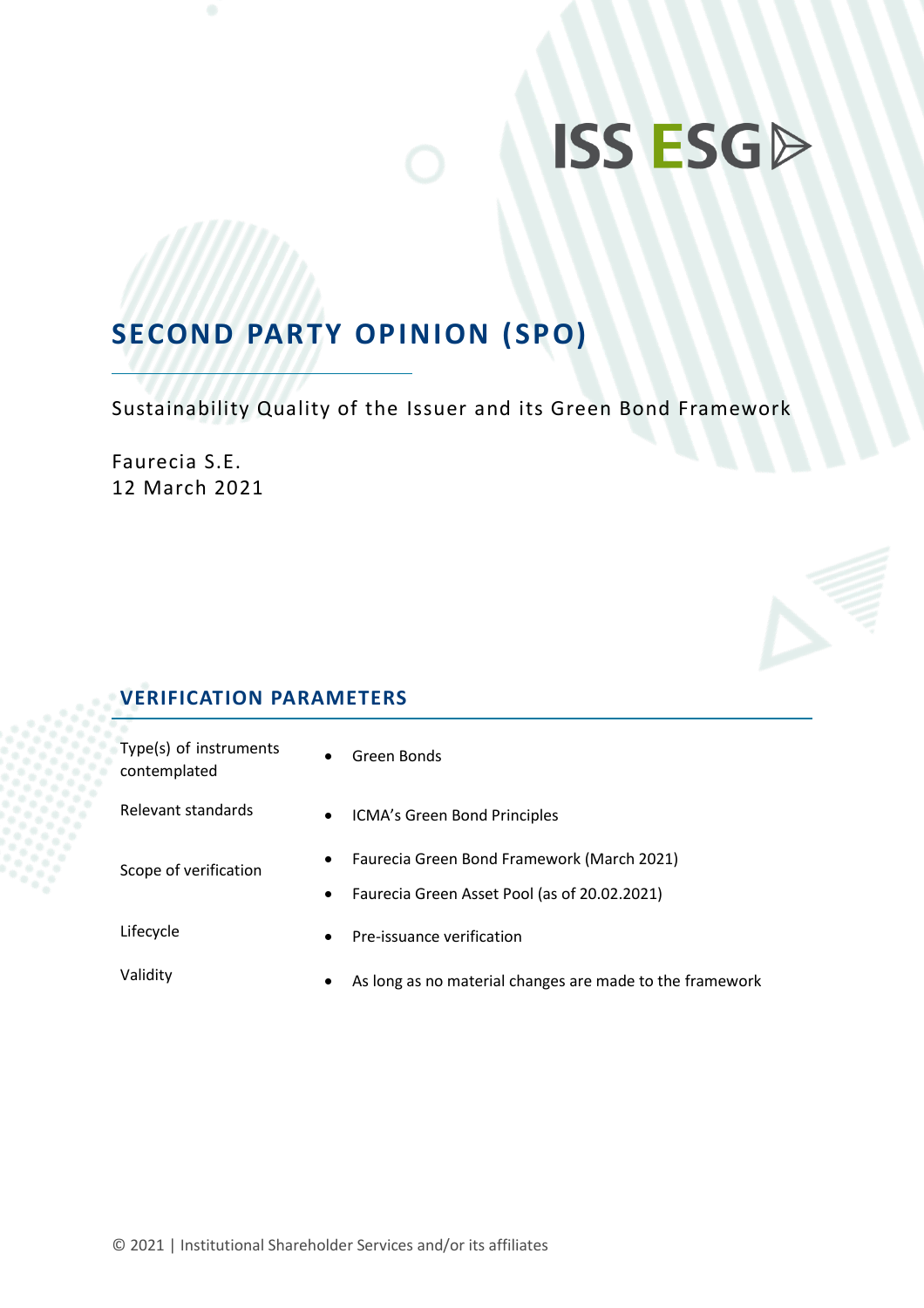

## **CONTENT**

| B. CONSISTENCY OF THE GREEN BOND WITH FAURECIA'S SUSTAINABILITY STRATEGY  6    |  |
|--------------------------------------------------------------------------------|--|
|                                                                                |  |
|                                                                                |  |
|                                                                                |  |
| B. MANAGEMENT OF ENVIRONMENTAL AND SOCIAL RISKS ASSOCIATED WITH THE GREEN BOND |  |
|                                                                                |  |
|                                                                                |  |
|                                                                                |  |
|                                                                                |  |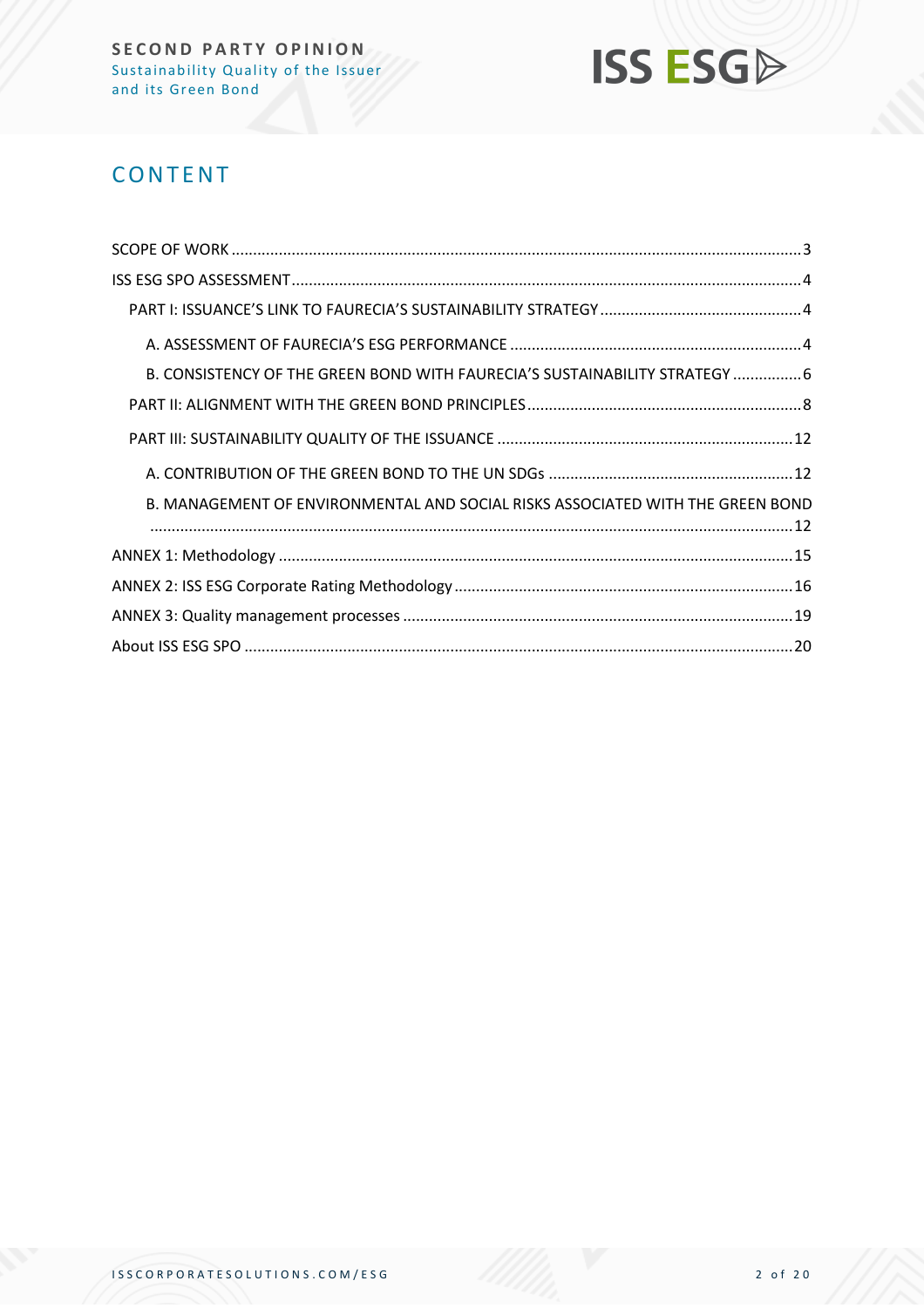

## <span id="page-2-0"></span>SCOPE OF WORK

Faurecia S.E. ("Faurecia" or "the issuer") commissioned ISS ESG to assist with its Green Bond by assessing three core elements to determine the sustainability quality of the instrument:

- 1. Issuance's link to Faurecia sustainability strategy drawing on Faurecia's overall sustainability profile and issuance-specific Use of Proceeds categories.
- 2. Faurecia's Green Bond Framework (March 2021 version) benchmarked against the International Capital Market Association's (ICMA) Green Bond Principles (GBPs)
- 3. The Asset Pool whether the projects contribute positively to the UN SDGs and perform against ISS ESG's issue-specific key performance indicators (KPIs) (See Annex 1).

| <b>SPO SECTION</b>                                                             | <b>SUMMARY</b>                                                                                                                                                                                                                                                                                                                                                                                                                                                                                                                                                 | <b>EVALUATION</b>                                                |
|--------------------------------------------------------------------------------|----------------------------------------------------------------------------------------------------------------------------------------------------------------------------------------------------------------------------------------------------------------------------------------------------------------------------------------------------------------------------------------------------------------------------------------------------------------------------------------------------------------------------------------------------------------|------------------------------------------------------------------|
| Part 1:<br><b>Issuance's link</b><br>to issuer's<br>sustainability<br>strategy | According to the ISS ESG Corporate Rating published on 11.03.2021,<br>the issuer shows a high sustainability performance against the industry<br>peer group on key ESG issues faced by the Auto Components sector.<br>The issuer is rated 14 <sup>th</sup> out of 79 companies within its sector.<br>The Use of Proceeds financed through this bond are consistent with<br>the issuer's sustainability strategy and material ESG topics for the<br>issuer's industry. The rationale for issuing green bonds is clearly<br>described by the issuer.             | <b>Consistent</b><br>with issuer's<br>sustainability<br>strategy |
| Part 2:<br><b>Alignment</b><br>with GBPs                                       | The issuer has defined a formal concept for its Green Bond regarding<br>use of proceeds, processes for project evaluation and selection,<br>management of proceeds and reporting. This concept is in line with<br>the Green Bond Principles.                                                                                                                                                                                                                                                                                                                   | <b>Positive</b>                                                  |
| Part 3:<br><b>Sustainability</b><br>quality of the<br><b>Asset Pool</b>        | The overall sustainability quality of the Green Bond in terms of<br>sustainability benefits, risk avoidance and minimisation is good based<br>upon the ISS ESG assessment. The Green Bond will (re-)finance eligible<br>asset category, for the manufacture of low carbon technologies for<br>transport.<br>This use of proceeds category has a significant contribution to SDGs 7<br>'Affordable and clean energy' and 13 'Climate action'. The<br>environmental and social risks associated with those use of proceeds<br>categories have been well managed. | <b>Positive</b>                                                  |

## ISS ESG SPO SUMMARY

<sup>&</sup>lt;sup>1</sup> ISS ESG's evaluation is based on Faurecia's Green Bond Framework (March 2021 version), on the analysed asset pool as received on the 18.02.2021, and on the ISS ESG Corporate Rating applicable at the SPO delivery date (updated on the 11.03.2021). ISS ESG underwent a controversy screening of the asset pool on the 03.02.2021.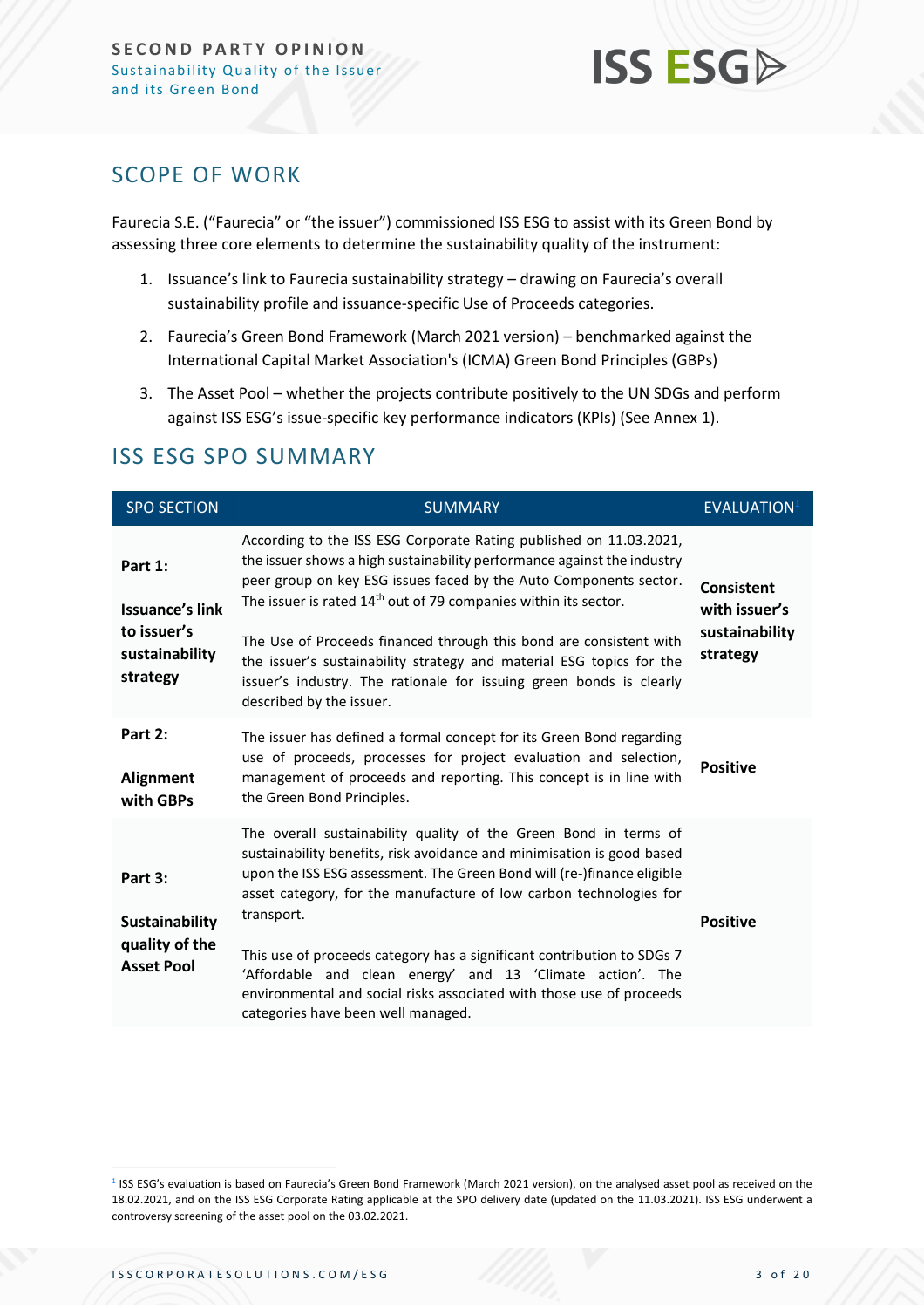## **ISS ESG**

## <span id="page-3-0"></span>ISS ESG SPO ASSESSMENT

## <span id="page-3-1"></span>**PART I: ISSUANCE'S LINK TO FAURECIA'S SUSTAINABILITY STRATEGY**

#### <span id="page-3-2"></span>A. ASSESSMENT OF FAURECIA'S ESG PERFORMANCE

*Methodological note: Please note that this section of the SPO is extracted from the ISS ESG Corporate Rating for Faurecia S.E. At the time of publication of this SPO, the ESG Corporate Rating does not reflect certain recent development, hence the assessment below has been partly amended.* 

The ISS ESG Corporate Rating provides material and forward-looking environmental, social and governance (ESG) data and performance assessments.

| COMPANY              | <b>SECTOR</b>                    |   | DECILE RANK TRANSPARENCY LEVEL |
|----------------------|----------------------------------|---|--------------------------------|
| <b>FAURECIA S.E.</b> | <b>AUTO</b><br><b>COMPONENTS</b> | Э | I VERY HIGH                    |

This means that the company currently shows a high sustainability performance against peers on key ESG issues faced by the Auto Components sector and obtains a Decile Rank relative to industry group of 2, given that a decile rank of 1 indicates highest relative ESG performance out of 10.

#### *ESG performance*

As of 12.03.2021, this Rating places Faurecia 14<sup>th</sup> out of 79 companies rated by ISS ESG in the Auto components sector.

Key challenges faced by companies in terms of sustainability management in this sector are displayed in the chart on the right, as well as the issuer's performance against those key challenges in comparison to the average industry peers' performance.

## **Key Issue Performance** Environmental impact of products Resource-conserving production Product safety Social challenges in the supply chain  $\dot{\mathsf{B}}$  $\mathbf{C}$ D Legend: Industry Company

#### *Sustainability Opportunities*

Faurecia produces automotive parts including seats, interiors, and exhaust systems. The company offers products and technologies that can contribute to a reduction of the emissions of vehicles. Such technologies are e.g. the recycling of thermal energy in exhaust systems, the improvement of energy efficiency through the use of energy recovery techniques, and the optimization of powertrain operations. Furthermore, lightweight design of components can contribute to increased fuel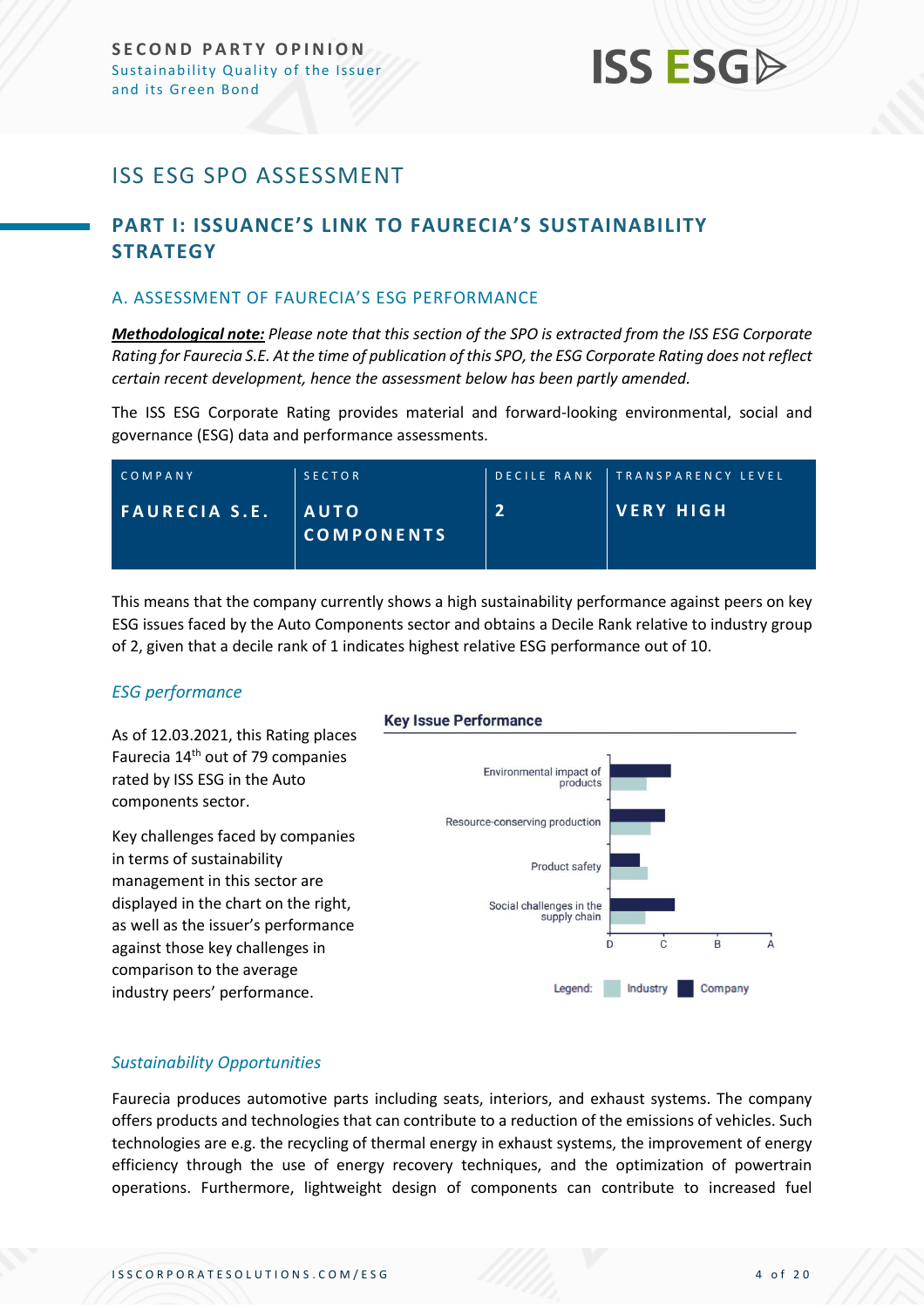

efficiency. A small share of products, e.g., specialized parts for use in vehicles with combustion engines, is assumed to have slightly negative environmental impacts.

#### *Sustainability Risks*

In an effort to manage social sustainability risks, in particular regarding employee health and safety, Faurecia has implemented comprehensive health and safety management systems that are compliant with OHSAS 18001 and has extensive supplier standards regarding labor rights and working conditions. Accident rate has been decreasing in the last years. Faurecia focuses attention on developing safe interiors for changing mobility concepts and refers to legal requirements as well as requirements from automobile producers with regard to product safety. The company states that its operations are in compliance with IATF 16949, a manufacturing quality management standard, which helps ensure a minimum level of product safety. The company has implemented large scale redundancies in recent years, but implemented some measures to avoid compulsory redundancies. Faurecia conducts life cycle analyses (LCAs) for some of its component products, as well as entire vehicles (from the extraction of materials to delivery to automakers), covering the entire vehicle life cycle (including customer use and recycling). Life cycle analyses comply with the framework defined in the ISO 14040/044 standards. In an effort to reduce the environmental impact of its products, Faurecia integrates recycled materials as well as renewable fibers (hemp) in a number of plastic components.

#### *Sustainability impact of products and services portfolio*

Using a proprietary methodology, ISS ESG assessed the contribution of Faurecia' current products and services portfolio to the Sustainable Development Goals defined by the United Nations (UN SDGs). This analysis is limited to the evaluation of final product characteristics and does not include practices along Faurecia's production process.

| PRODUCT/SERVICES<br><b>PORTFOLIO</b>                         | <b>ASSOCIATED</b><br><b>PERCENTAGE OF</b><br>REVENUE <sup>2</sup> | <b>DIRECTION OF IMPACT</b> | <b>UN SDGS</b>               |
|--------------------------------------------------------------|-------------------------------------------------------------------|----------------------------|------------------------------|
| Catalytic converters,<br>emissions control<br>systems        | 15%                                                               | <b>CONTRIBUTION</b>        | 3 GOOD HEALTH                |
| <b>Specialized parts for</b><br>alternative drive<br>systems | 1%                                                                | <b>CONTRIBUTION</b>        | 13 GLIMATE<br>AFFORDABLE AND |
| <b>Specialized parts for</b><br>combustion engines           | 10%                                                               | <b>OBSTRUCTION</b>         | 13 GLIMATE<br>AFFORDABLE AND |
| <b>Others</b>                                                | N/A                                                               | NO NET IMPACT              | N/A                          |

<sup>2</sup> Based on the share of net sales 2019.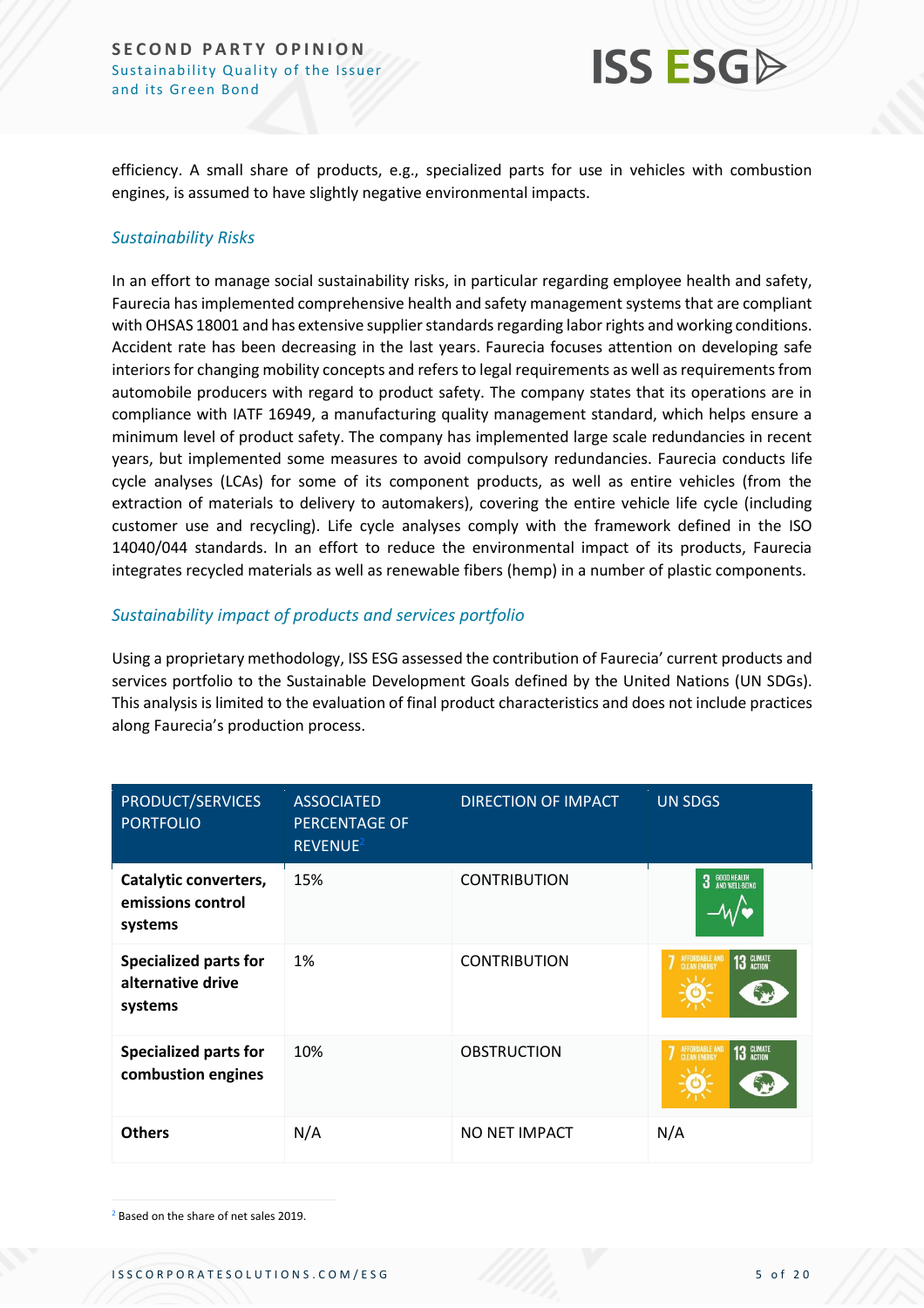## **ISS ESG**

#### *Breaches of international norms and ESG controversies*

The company is not facing any controversy.

#### <span id="page-5-0"></span>B. CONSISTENCY OF THE GREEN BOND WITH FAURECIA'S SUSTAINABILITY STRATEGY

#### *Key sustainability objectives and priorities defined by the issuer*

Faurecia has defined a Sustainability Roadmap focusing on the planet, business and people.

- Planet:
	- GHG emissions Carbon neutral by 2030, verified by the Science Based Target Initiatives.
	- **Energy efficiency**
	- EcoDesign in products
	- Waste treatment
	- Business:
		- Plant risk assessment for product quality
		- **Patents**
		- Stakeholders satisfaction
- People:
	- Safety of work
	- **Employee satisfaction**
	- Employability
	- Gender diversity
	- Cultural diversity
	- Societal engagement

For all sustainability priorities, Faurecia has defined specific sustainability objectives and activities, as well as quantifiable targets to reach in a defined timeline<sup>3</sup>.

#### *Rationale for issuance*

Faurecia supports automakers with complete Hydrogen Storage System (HSS) integration for different vehicle architectures that match the industry requirements with just-in-time delivery of end-of-Line tested turnkey systems. In 2018 Faurecia's goal was to halve the cost of its fuel cell systems. This has already been achieved ahead of schedule and Faurecia's revised objective is now to divide the cost of hydrogen storage systems by four, and of stacks and other components by more than six by 2030.

With cost-competitiveness and weight in mind, Faurecia is developing the next generations of hydrogen storage systems for commercial and light vehicles, heavy-duty trucks and industrial applications. The Group currently has the ability to produce several thousands of hydrogen storage systems per year and aims to ramp up its production capacity. Faurecia is aiming to expand its production capacity exponentially between now and 2025 to 100,000 tanks per year across three sites:

<sup>&</sup>lt;sup>3</sup> Please refer to Faurecia's Sustainability report for further information:

[https://www.faurecia.com/sites/groupe/files/newgroupe/pararelateddocs/Faurecia\\_SustainabilityGuide-v40.pdf](https://www.faurecia.com/sites/groupe/files/newgroupe/pararelateddocs/Faurecia_SustainabilityGuide-v40.pdf)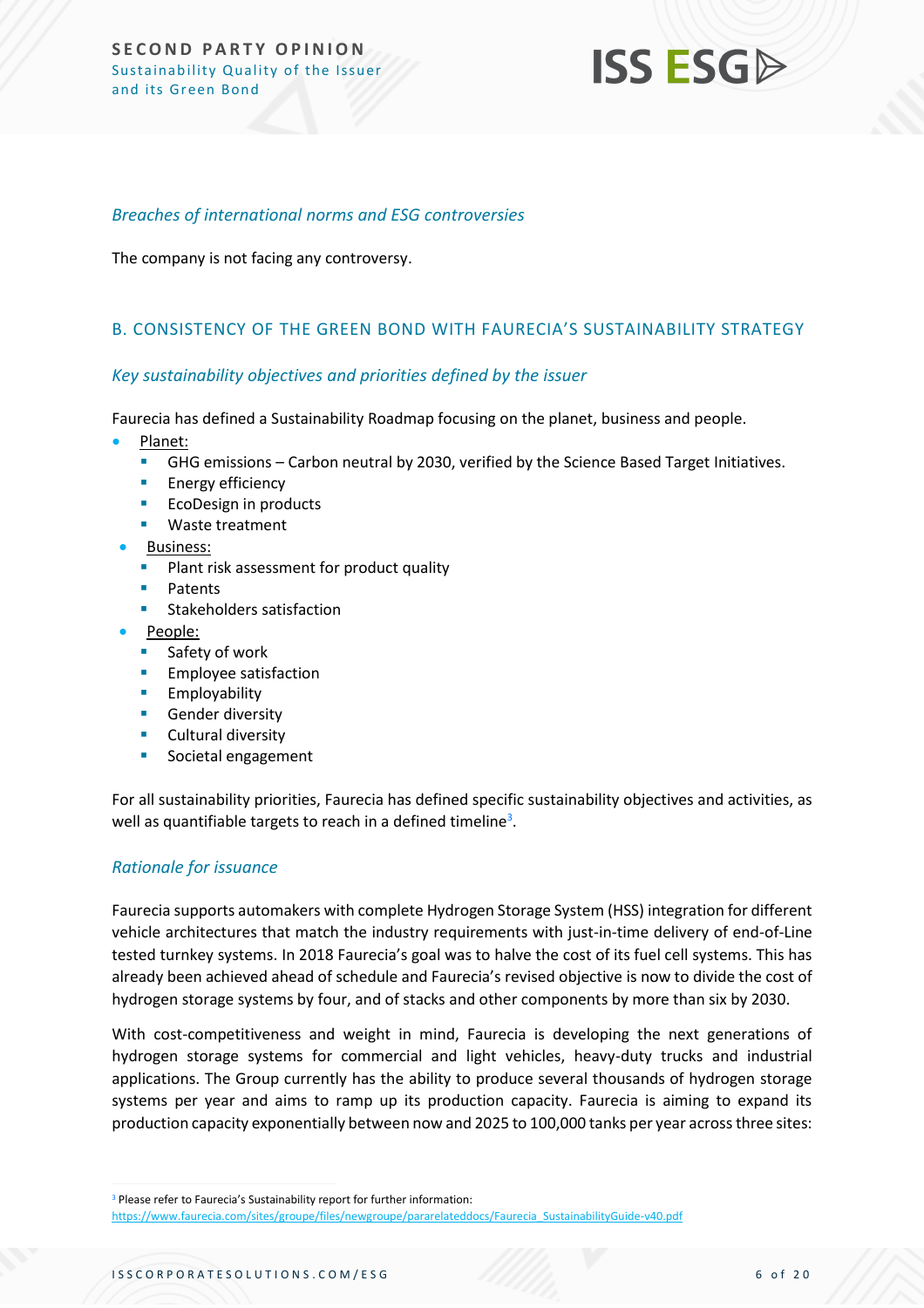

a high-capacity site in France, another site also in France dedicated to low-volume programs, and three plants across Asia and Europe in order to better serve this key market for hydrogen mobility.

Faurecia has invested in R&D, manufacturing, strategic partnerships and acquisitions. As such, the Group is well-positioned on the two key elements of fuel cell systems which represent 75% of the value chain. These two key elements are hydrogen storage systems, which the Group develops on its own, and fuel cell stacks produced by Symbio, the joint venture created with Michelin. Symbio designs, produces and markets hydrogen systems for light and commercial vehicles, buses and

trucks, as well as for other electric vehicles.

In line with this ambition, Faurecia inaugurated in 2020 its global center of expertise, which aims to develop lightweight and cost-competitive hydrogen storage systems. Located in Bavans, France, the center is dedicated to the design and tests of these systems. Faurecia's homologated tanks (350 / 700 bar) will also be produced at the new center of expertise. With this global center, Faurecia also aims to develop new industrial processes to accelerate production. As well as to work on innovative materials and smart tanks to both reduce the cost of the systems and increase their safety, durability and recyclability.

Therefore, the issuer has decided to enter the green bond market in order to (re)finance their green activities and to align with their sustainability strategy.

#### *Contribution of Use of Proceeds categories to sustainability objectives and priorities*

ISS ESG mapped the Use of Proceeds categories financed under this green bond with the sustainability objectives defined by the issuer, and with the key ESG industry challenges as defined in the ISS ESG Corporate Rating methodology for the Auto Components sector. Key ESG industry challenges are key issues that are highly relevant for a respective industry to tackle when it comes to sustainability, e.g. climate change and energy efficiency in the buildings sector. From this mapping, ISS ESG derived a level of contribution to the strategy of each Use of Proceeds categories.

| <b>USE OF PROCEEDS</b>  | <b>SUSTAINABILITY OBJECTIVES</b> | <b>KEY ESG INDUSTRY</b> | <b>CONTRIBUTION</b> |
|-------------------------|----------------------------------|-------------------------|---------------------|
| <b>CATEGORY</b>         | <b>FOR THE ISSUER</b>            | <b>CHALLENGES</b>       |                     |
| <b>Hydrogen Storage</b> | <b>GHG</b> emissions             | Environmental impact    | Contribution to a   |
| <b>Systems</b>          | Energy efficiency                | of products             | material objective  |

**Opinion:** *ISS ESG finds that the Use of Proceeds category financed through this bond is consistent with the issuer's sustainability strategy and material ESG topics for the issuer's industry. The rationale for issuing green bonds is clearly described by the issuer.*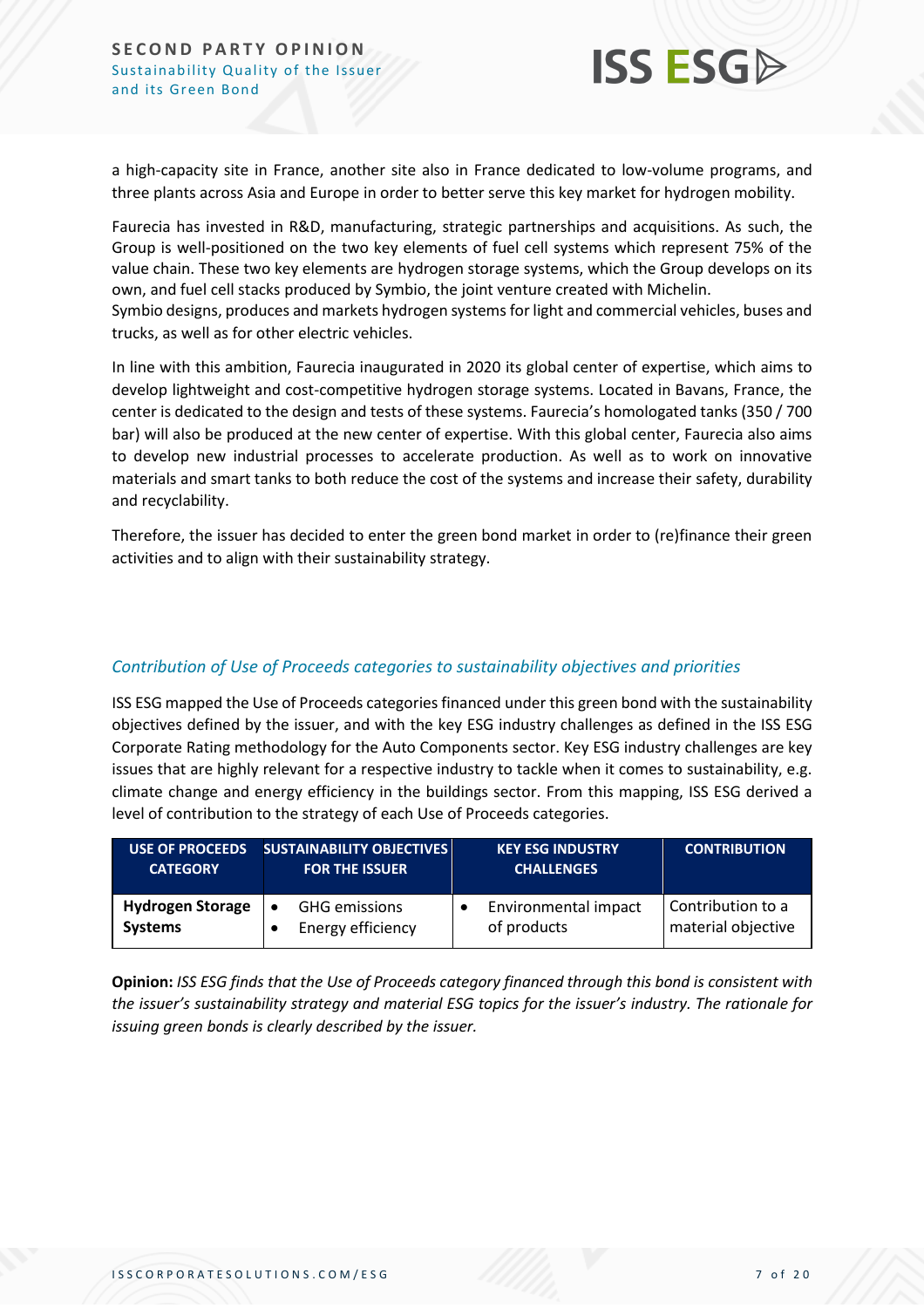

#### <span id="page-7-0"></span>**PART II: ALIGNMENT WITH THE GREEN BOND PRINCIPLES**

#### **1. Use of Proceeds**

The Use of Proceeds of any Green Bond under this Framework will be subject to the following eligibility criteria, to be applied to new or existing projects. The financing of such projects is expected to create substantial environmental benefits by enabling significant reduction in GHG emissions.

Green Eligible Projects will primarily include capital expenditures, research and development expenses partnership, ventures as well as equity shares of companies specialized in any of the below Eligible Projects Categories<sup>4</sup>. It may also include operating expenditures to maintenance costs related to green assets.

**Eligible Project Categories** are referring to "Manufacture of low carbon technologies for transport", as defined by EU Taxonomy draft Delegated Act Annex I 5 section 3.3.

|                                            | <b>MANUFACTURING OF LOW CARBON TECHNOLOGIES FOR TRANSPORTATION</b>                                                                                                                                                                                                                                                                                                                                                                                                                                            |
|--------------------------------------------|---------------------------------------------------------------------------------------------------------------------------------------------------------------------------------------------------------------------------------------------------------------------------------------------------------------------------------------------------------------------------------------------------------------------------------------------------------------------------------------------------------------|
| <b>Eligibility criteria</b>                | Financings aiming at developing and producing components for Vehicles with<br>zero tailpipe emissions (i.e. electric vehicles, hydrogen vehicles)                                                                                                                                                                                                                                                                                                                                                             |
| <b>EU Environmental</b><br>Objective       | Climate change mitigation<br>Pollution prevention and control                                                                                                                                                                                                                                                                                                                                                                                                                                                 |
| <b>Description of</b><br>eligible projects | Development and production of hydrogen fuel cell systems (stacks) for light<br>vehicles, commercial and utility vehicles, and other applications - mainly carried<br>out through Symbio, Faurecia's joint-venture with Michelin                                                                                                                                                                                                                                                                               |
|                                            | Development and production of hydrogen storage systems aiming at developing:<br>High-pressure hydrogen storage tanks and ancillary devices (valves and<br>racks)<br>New industrial processes to accelerate production with the prospect of<br>٠<br>2.5 million fuel cell vehicles <sup>6</sup> being produced in 2030,<br>Innovative materials and smart tanks with embedded IoT sensors which<br>٠<br>increase their safety, durability and recyclability, in particular to enable<br>predictive maintenance |

*Opinion: ISS ESG considers the Use of Proceeds description provided by Faurecia's Green Bond Framework aligned with the Green Bond Principles (GBPs). Environmental and social benefits are* 

<sup>4</sup> A company will be considered eligible if it derives 90% or more of its revenues from activities falling in any of the Eligible Project Categories <sup>5</sup> [https://ec.europa.eu/info/law/sustainable-finance-taxonomy-regulation-eu-2020-852/amending-and-supplementary](https://ec.europa.eu/info/law/sustainable-finance-taxonomy-regulation-eu-2020-852/amending-and-supplementary-acts/implementing-and-delegated-acts_en)[acts/implementing-and-delegated-acts\\_en](https://ec.europa.eu/info/law/sustainable-finance-taxonomy-regulation-eu-2020-852/amending-and-supplementary-acts/implementing-and-delegated-acts_en)

<sup>6</sup> Including 500k commercial vehicles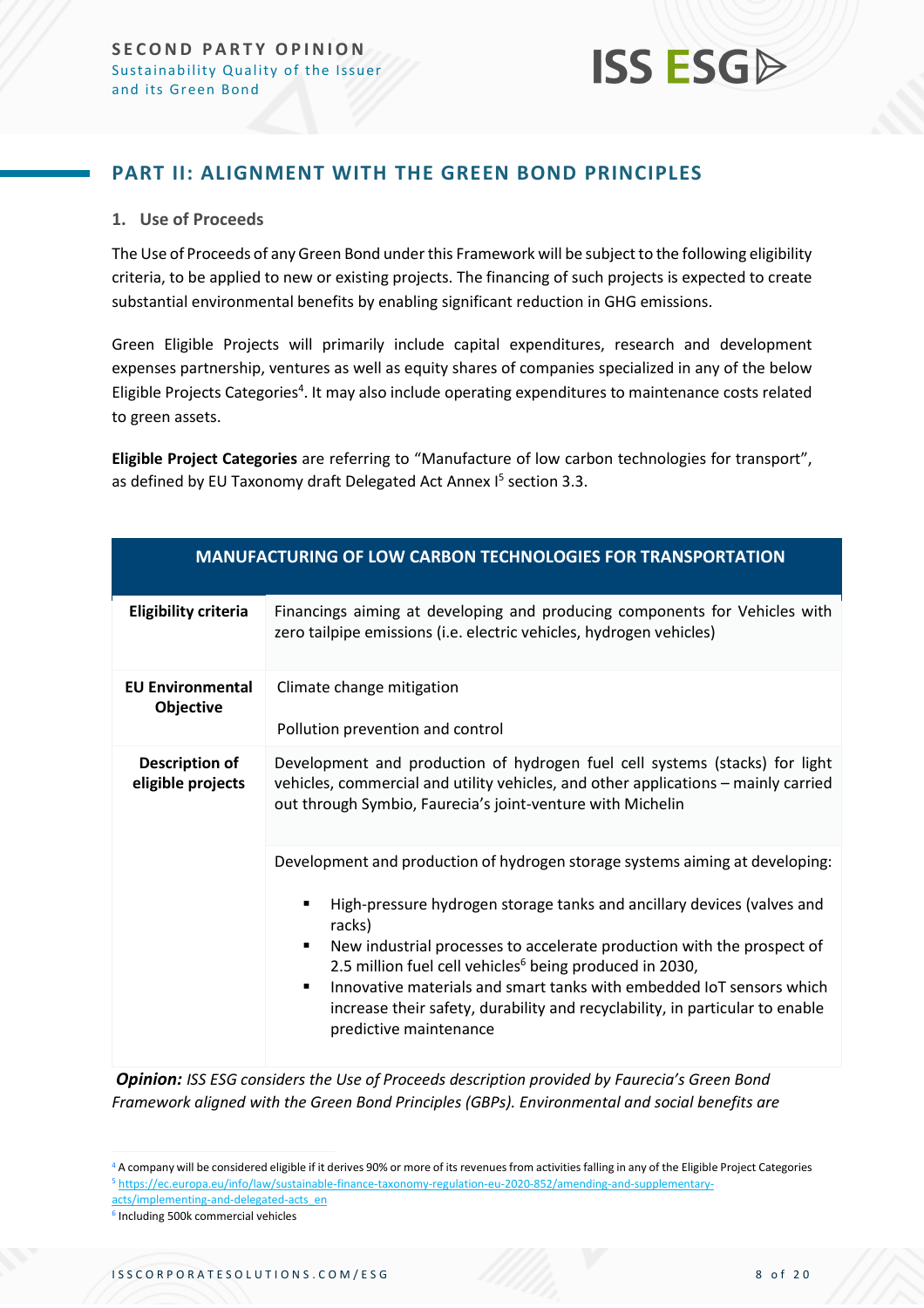

*described and quantified. Furthermore, the issuer's selected use of proceeds category advance two of the EU environmental objective<sup>7</sup> , reflecting best market practices.*

#### **2. Process for Project Evaluation and Selection**

Faurecia Sustainable working group will review the evaluation and the selection of the projects. This working group will meet at least once a year. It will be led by Group Treasury and include representatives of the Climate Strategy & Sustainable Transformation Initiative.

The working group will involve Business teams, in particular representatives of business lines dedicated to Hydrogen, to identify Green Eligible Projects as Use of Proceeds of the Bonds.

The Sustainable working group will verify the compliance of the selected pool of eligible projects with the eligibility criteria defined by this Framework and will be responsible for approving allocations of net proceeds on an annual basis.

The working group will monitor the Eligible Project Portfolio during the life of the transactions. In particular, if any Green Eligible Projects exits Faurecia portfolio or when the working group decides to remove a Green Eligible Project from the Eligible Project Portfolio if such project no longer meets the eligibility criteria, or if the committee identifies the occurrence of a material controversy associated with one Green Eligible Project, the working group will use its best efforts to substitute such projects as soon as practical, once an appropriate Eligible Green Project for substitution has been identified by the Sustainable working group.

The Sustainable working group will manage any future update to the Framework. Such updates will only apply to Green Bonds that are issued after the release of a new Second-Party Opinion.

*Opinion*: *ISS ESG finds that the description of the process for project evaluation and selection aligns with the GBPs. Faurecia has established a Sustainable Working Group with relevant and different stakeholders, reflecting best market practices.*

#### **3. Management of Proceeds**

The net proceeds of any Green Bond will be managed on a portfolio basis by the Treasury.

An amount equivalent to net proceeds of each Bond will be used to finance Green Eligible Projects which are part of Eligible Project Portfolio.

The Treasury will establish a Sustainable Register, that will be reviewed annually by the Sustainability working group. It will contain information of the use of proceeds of each Green Bond, including the amount of allocation per Eligible Projects Category.

For Bond issuances:

• in case of refinancing, disbursements related to Eligible Projects made in the 3 calendar years prior to the issuance may be allocated to the Bonds.

<sup>&</sup>lt;sup>7</sup> ISS ESG did not review the alignment of the Use of Proceeds category defined by the issuer against the draft of EU Taxonomy delegated acts.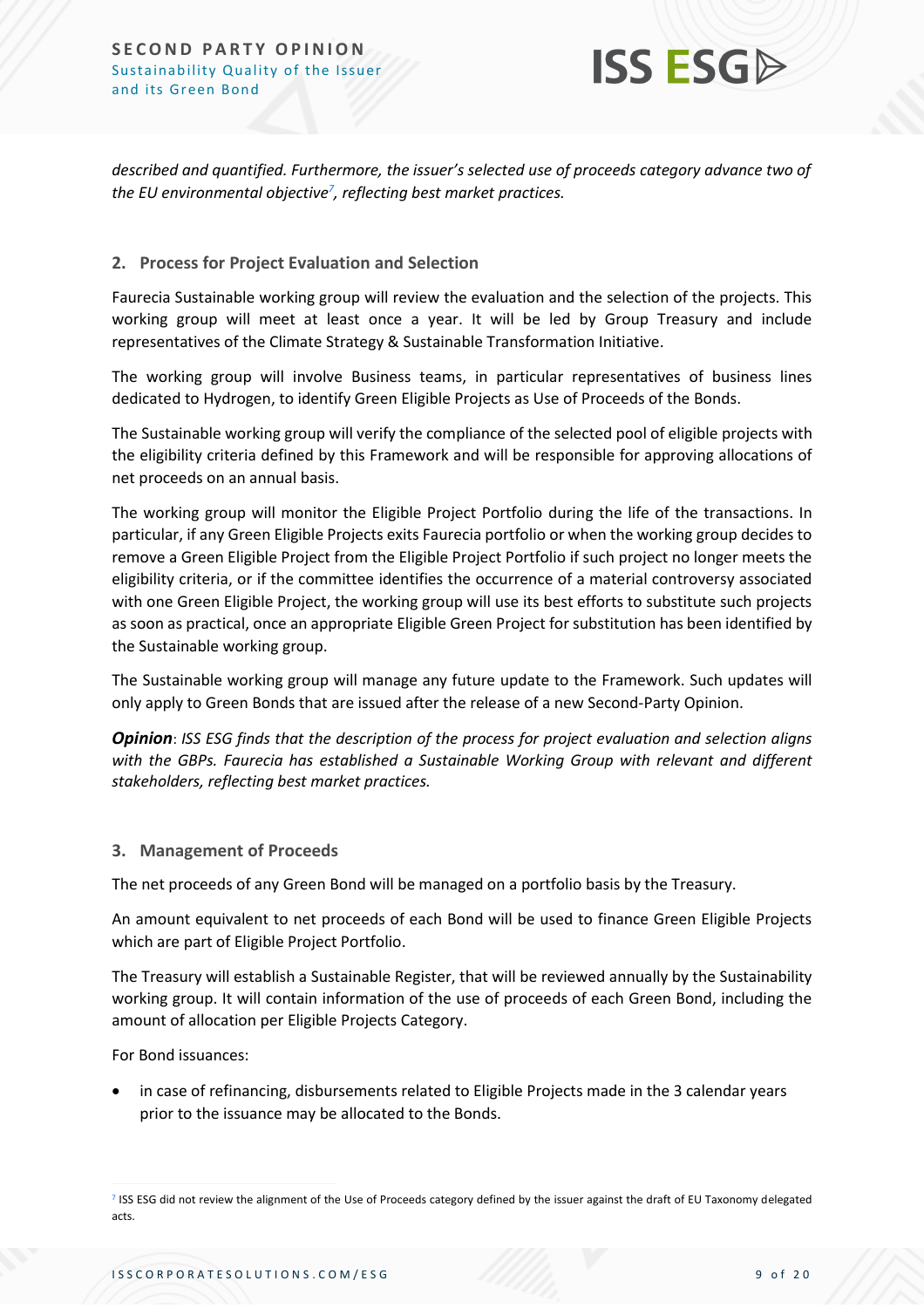

• Faurecia commits on a best effort basis to reach full allocation within the two calendar years following each Bond issuance.

Pending full allocation, unallocated proceeds may temporarily be invested in accordance with Faurecia's investment guidelines in cash, deposits and money market instruments, at its own discretion.

*Opinion: ISS ESG finds that the Management of Proceeds aligns with the GBPs. The issuer has committed to manage the proceeds according to best market practices and has set up a sustainability working group. Furthermore, Faurecia has defined a timeframe for the full allocation of the proceeds.* 

#### **4. Reporting**

After entering into a Green Bond, Faurecia commits to publish annually a Green Bond Report, starting one year from the first Green Bond issuance, which will provide an allocation report and an impact report, as detailed below. The allocation and the impact reporting will be provided until full allocation, and thereafter in case of material changes.

The full reporting document, (the "Green Bond Report") will be incorporated in the Universal Registration Documents made available on Faurecia's website<sup>8</sup>.

#### **i. Allocation report**

Faurecia's allocation report will provide information on the following:

- The list of outstanding Green Bonds
- The total amount of proceeds allocated per Eligible Project category;
- The share of financing and refinancing;
- The amount of unallocated proceeds (if any).

#### **ii. Impact report**

Faurecia will provide an environmental impact report to support the allocation report described above.

Key environmental impact indicators per Eligible Project Category will include estimated expected quantitative reporting metrics when feasible such as the estimated  $CO<sub>2</sub>$  emissions saved through the use of cars which contain Faurecia's products and are eligible to the Eligibility Criteria, ie zero-emission cars (BEV and, in the future, FCEV)

The impact reporting will include information on the methodology and assumptions used to evaluate the Eligible Projects impacts (e.g. comparison with average  $CO<sub>2</sub>$  emissions for similar cars equipped with ICE only) and will disclose the use of external source such as emissions values published by ADEME<sup>9</sup>.

<sup>8</sup> <https://www.faurecia.com/en/investors>

<sup>&</sup>lt;sup>9</sup> <https://www.ademe.fr/en/about-ademe> and emissions values available through this [link](https://carlabelling.ademe.fr/recherche?searchString=&co2=&brand=&model=&category=&range=&transmission=&price=0%2C500000&maxconso=&energy=0%2C7&RechercherL=Rechercher&offset=50&orderby%5b%5d=co%20asc&searchString=&co2=)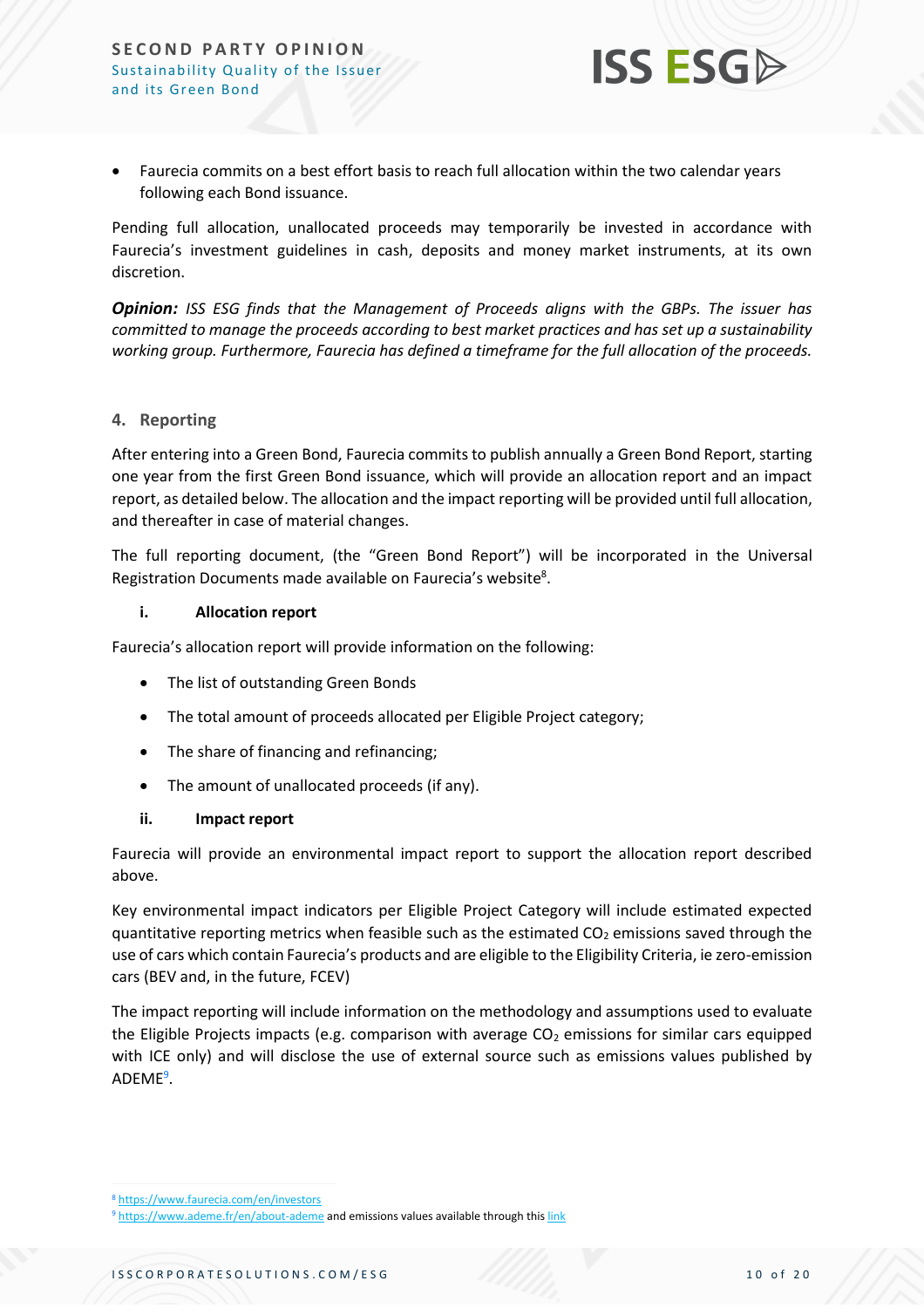

As an example, Faurecia estimates that emissions savings on vehicles sold in 2030, for their lifetime, and using Life Cycle Analysis (LCA based on the Ricardo study<sup>10</sup>) = vehicle production + energy production + emission during driving + maintenance + end of life, are around 20 Mt  $CO<sub>2</sub>$ .

*Opinion: ISS ESG finds that Faurecia's reporting commitment aligns with the GBPs. The issuer has defined the level and scope on which it will report on, according to best market practices. Furthermore, Faurecia has defined an example Key Performance Indicator for the environmental impact of the proceeds and will transparently provide the methodology and assumptions undertaken for the evaluation.*

**External review**

#### o **Second Party Opinion**

The Second Party Opinion document will be made available on Faurecia website $^{\text{11}}$ .

#### o **Post issuance external verification**

An external verification on the Green Bond Report will be provided by an independent external auditor, on an annual basis and until the complete allocation of proceeds.

The external auditor will verify that the proceeds of the bonds are either allocated to Eligible Projects or invested in approved financial instruments. This will be incorporated in the Universal Registration Documents published on Faurecia website.

<sup>11</sup> <https://www.faurecia.com/en/investors>



<sup>10</sup> [https://ec.europa.eu/clima/sites/clima/files/transport/vehicles/docs/2020\\_study\\_main\\_report\\_en.pdf](https://ec.europa.eu/clima/sites/clima/files/transport/vehicles/docs/2020_study_main_report_en.pdf)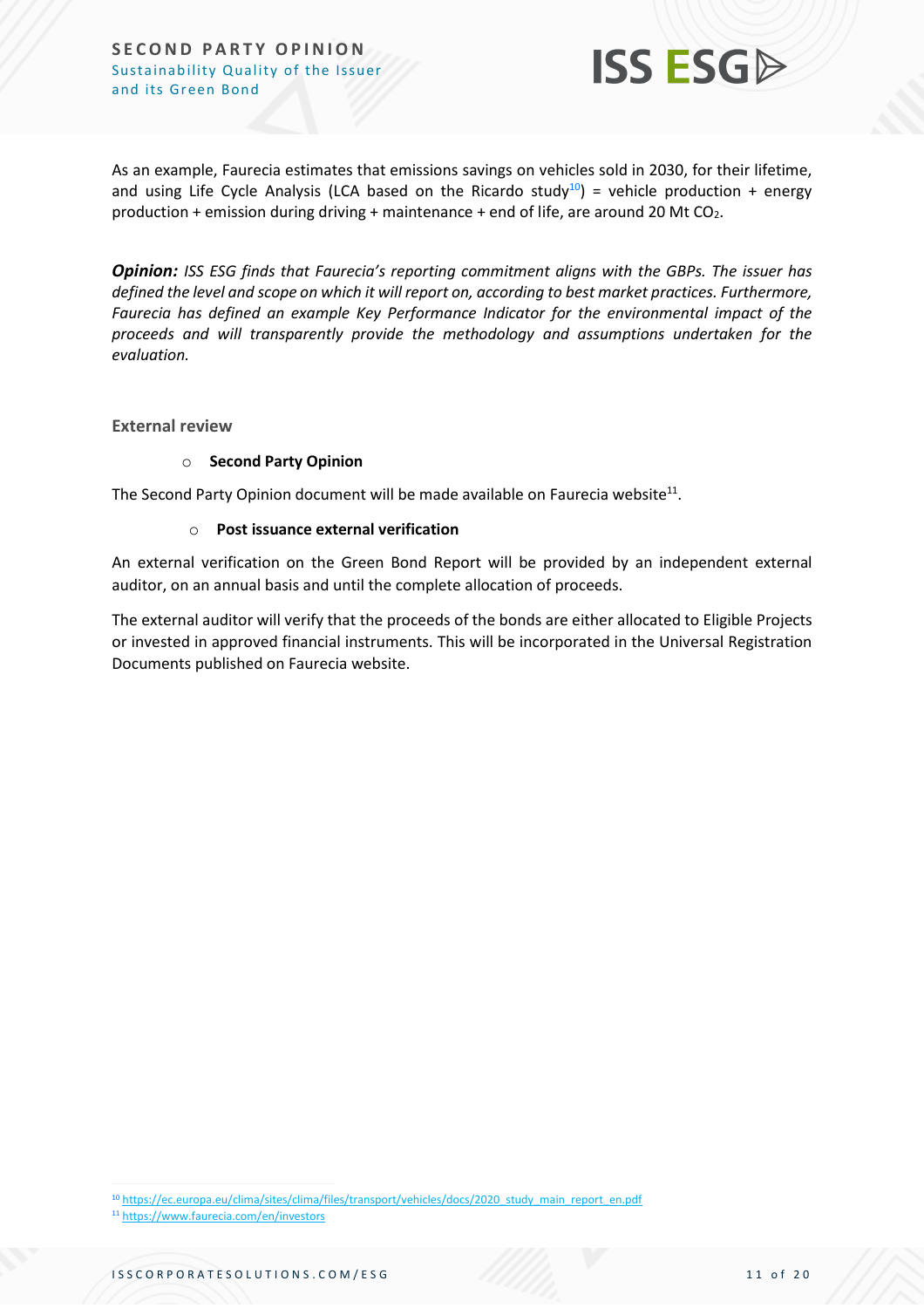#### <span id="page-11-0"></span>**PART III: SUSTAINABILITY QUALITY OF THE ISSUANCE**

#### <span id="page-11-1"></span>A. CONTRIBUTION OF THE GREEN BOND TO THE UN SDGs

Based on the assessment of the sustainability quality of the green bond and using a proprietary methodology, ISS ESG assessed the contribution of the Faurecia's green bond to the Sustainable Development Goals defined by the United Nations (UN SDGs).

This assessment is displayed on 5-point scale (see Annex 2 for methodology):

| <b>Significant</b> | Limited \          | No         | Limited'            | Significant     |
|--------------------|--------------------|------------|---------------------|-----------------|
| <b>Obstruction</b> | <b>Obstruction</b> | Net Impact | <b>Contribution</b> | l Contribution' |

Each of the green bond's Use of Proceeds categories has been assessed for its contribution to, or obstruction of, the SDGs:

| <b>USE OF PROCEEDS</b>                                  | <b>CONTRIBUTION OR</b><br><b>OBSTRUCTION</b> | <b>SUSTAINABLE DEVELOPMENT GOALS</b> |
|---------------------------------------------------------|----------------------------------------------|--------------------------------------|
| <b>Hydrogen Storage and</b><br><b>Fuel Cell Systems</b> | <b>Significant</b><br>contribution           | 7 AFFORDABLE AN<br>13 GLIMATE<br>ラップ |

#### <span id="page-11-2"></span>B. MANAGEMENT OF ENVIRONMENTAL AND SOCIAL RISKS ASSOCIATED WITH THE GREEN BOND

#### **Hydrogen Storage and Fuel Cell Systems**

As a Use of Proceeds category, Hydrogen Storage Systems has a significant contribution to the SDG 7 "Affordable and clean energy" and SDG13 "Climate action". The table below presents the findings of an ISS ESG assessment of the green bond against ISS ESG KPIs.

#### **A S S E S S M E N T A G A I N S T I S S E S G K P I**

#### **Environmental aspects of fuel cell and storage systems**

- ✓ 100% of assets meet high environmental standards regarding take-back and recycling of electronic equipment at end-of-life stage.
- ✓ 100% of assets align with the thresholds defined by the European Directive on the restriction of the use of certain hazardous substances in electrical and electronic equipment (RoHS Directive).

#### **Energy efficiency aspects of production processes**

✓ 100% of assets have put in place high standards regarding energy efficiency of the production processes and machinery.

#### **Product safety**

100% of products have high safety standards in place.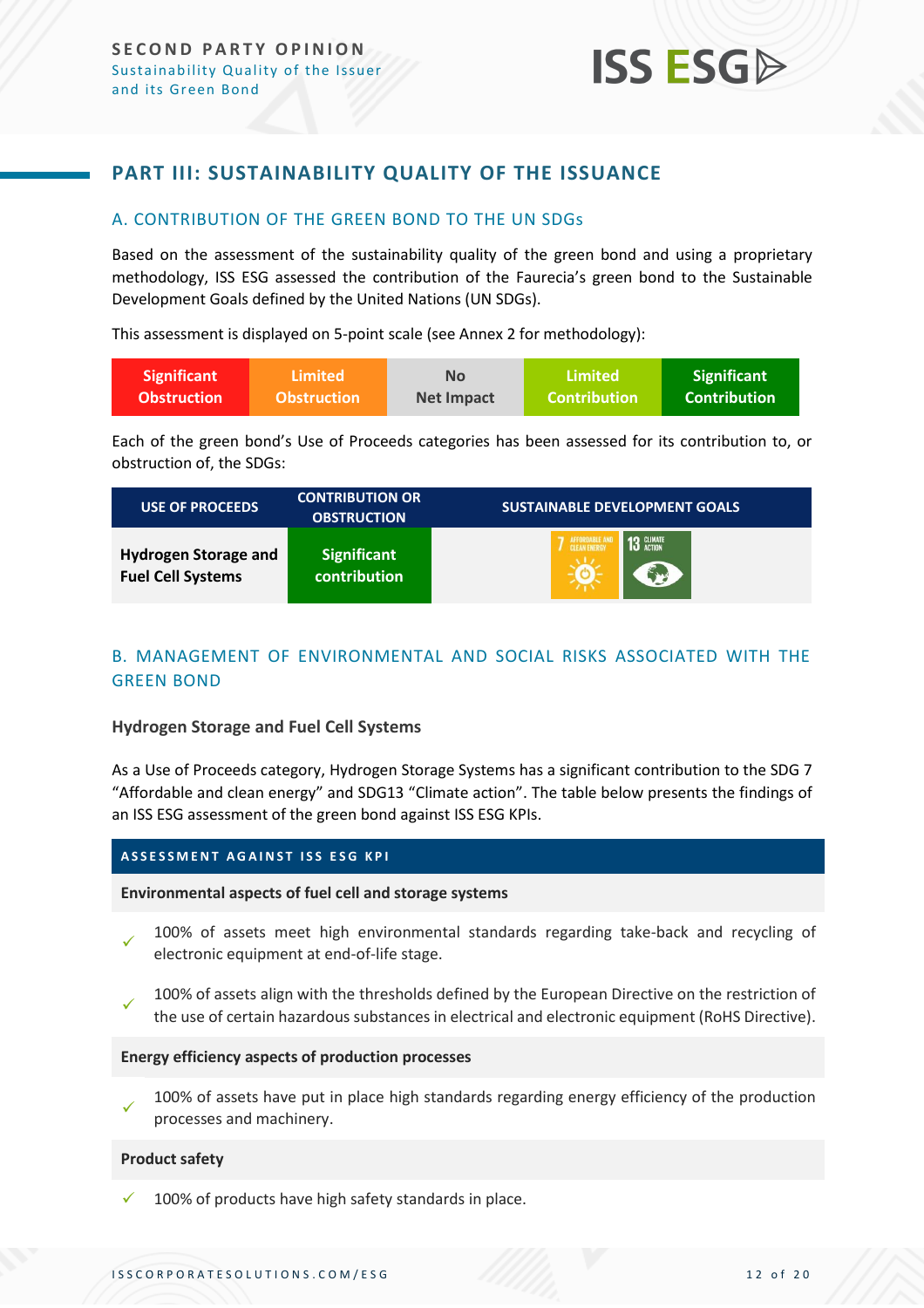

#### **Production standards**

- ✓ 100% of assets provide for a comprehensive Environmental Management System at the manufacturing sites.
- $\checkmark$  100% of assets have in place a process safety (i.e. emergency preparedness...).
- ✓ 100% of assets provide for high labour and health and safety standards at the manufacturing sites (e.g. ILO core conventions).

#### **Controversy assessment**

The controversy assessment did not reveal any controversial activities or practices that could be attributed to the issuer.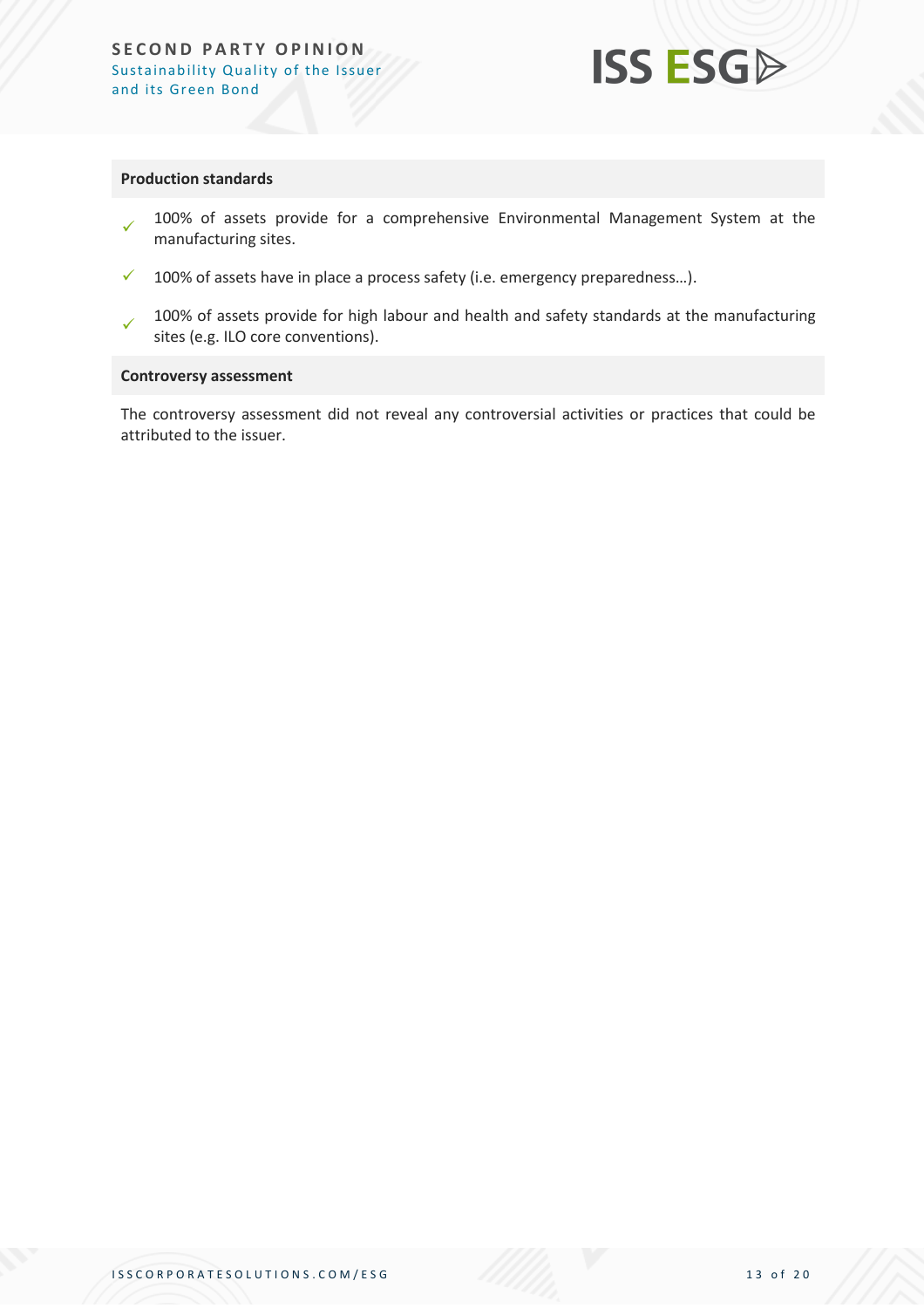

#### DISCLAIMER

- 1. Validity of the SPO: As long as no material changes are made to the framework.
- 2. ISS ESG uses a scientifically based rating concept to analyse and evaluate the environmental and social performance of companies and countries. In doing so, we adhere to the highest quality standards which are customary in responsibility research worldwide. In addition, we create a Second Party Opinion (SPO) on bonds based on data from the issuer.
- 3. We would, however, point out that we do not warrant that the information presented in this SPO is complete, accurate or up to date. Any liability on the part of ISS ESG in connection with the use of these SPO, the information provided in them and the use thereof shall be excluded. In particular, we point out that the verification of the compliance with the se- lection criteria is based solely on random samples and documents submitted by the issuer.
- 4. All statements of opinion and value judgements given by us do not in any way constitute purchase or investment recommendations. In particular, the SPO is no assessment of the economic profitability and credit worthiness of a bond but refers exclusively to the social and environmental criteria mentioned above.
- 5. We would point out that this SPO, in particular the images, text and graphics contained therein, and the layout and company logo of ISS ESG and ISS-ESG are protected under copyright and trademark law. Any use thereof shall require the express prior written consent of ISS. Use shall be deemed to refer in particular to the copying or duplication of the SPO wholly or in part, the distribution of the SPO, either free of charge or against payment, or the exploitation of this SPO in any other conceivable manner.

The issuer that is the subject of this report may have purchased self-assessment tools and publications from ISS Corporate Solutions, Inc. ("ICS"), a wholly-owned subsidiary of ISS, or ICS may have provided advisory or analytical services to the issuer. No employee of ICS played a role in the preparation of this report. If you are an ISS institutional client, you may inquire about any issuer's use of products and services from ICS by emailin[g disclosure@issgovernance.com.](mailto:disclosure@issgovernance.com)

This report has not been submitted to, nor received approval from, the United States Securities and Exchange Commission or any other regulatory body. While ISS exercised due care in compiling this report, it makes no warranty, express or implied, regarding the accuracy, completeness or usefulness of this information and assumes no liability with respect to the consequences of relying on this information for investment or other purposes. In particular, the research and scores provided are not intended to constitute an offer, solicitation or advice to buy or sell securities nor are they intended to solicit votes or proxies.

ISS is an independent company owned by entities affiliated Genstar Capital ("Genstar"). ISS and Genstar have established policies and procedures to restrict the involvement of Genstar and any of Genstar's employees in the content of ISS' reports. Neither Genstar nor their employees are informed of the contents of any of ISS' analyses or reports prior to their publication or dissemination. The issuer that is the subject of this report may be a client of ISS or ICS, or the parent of, or affiliated with, a client of ISS or ICS.

© 2021 | Institutional Shareholder Services and/or its affiliates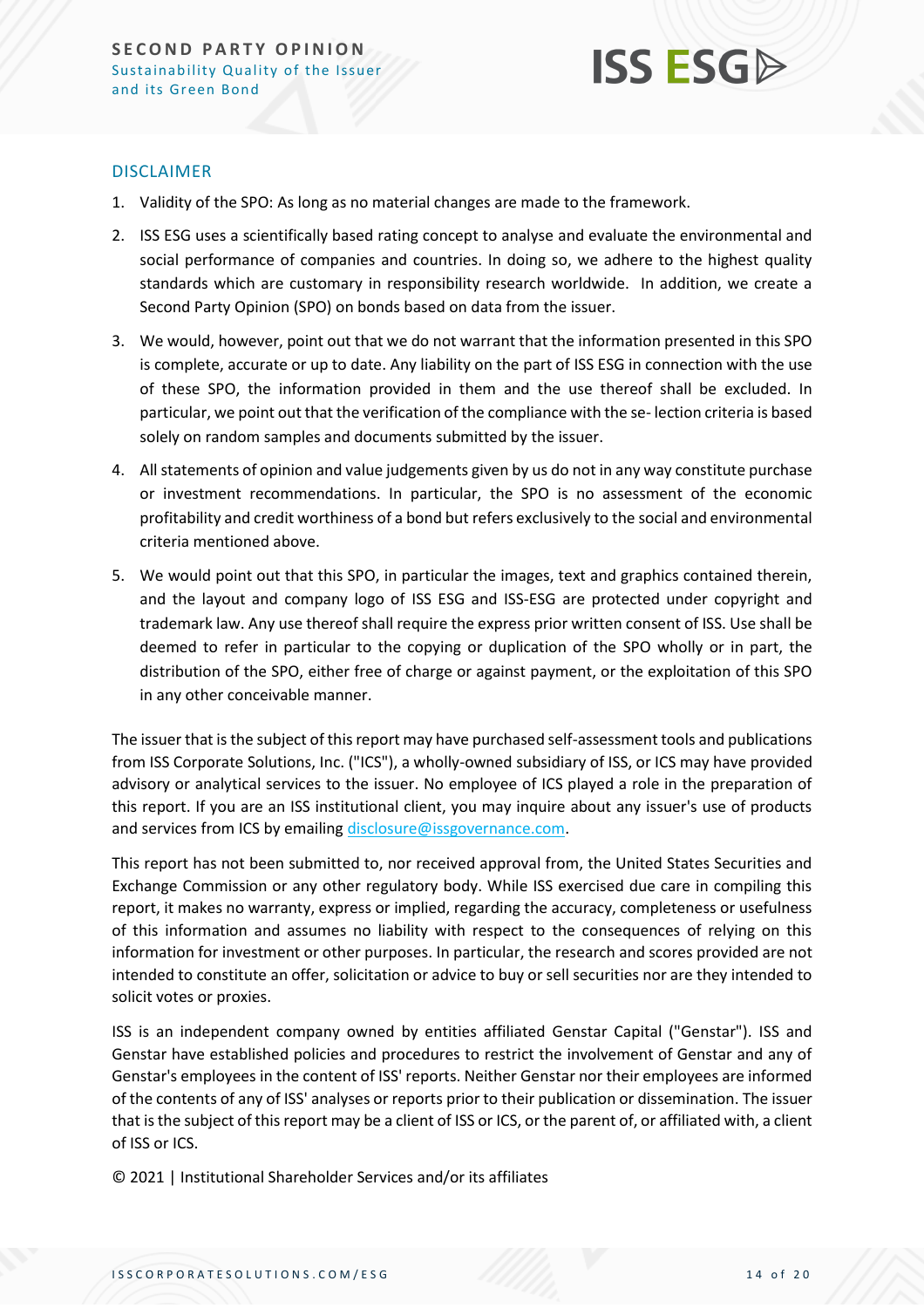## **ISS ESG**

## <span id="page-14-0"></span>ANNEX 1: Methodology

#### ISS ESG Green KPIs

The ISS ESG Green Bond KPIs serve as a structure for evaluating the sustainability quality – i.e. the social and environmental added value – of the use of proceeds of Faurecia's green bond.

It comprises firstly the definition of the use of proceeds category offering added social and/or environmental value, and secondly the specific sustainability criteria by means of which this added value and therefore the sustainability performance of the assets can be clearly identified and described.

The sustainability criteria are complemented by specific indicators, which enable quantitative measurement of the sustainability performance of the assets and which can also be used for reporting. If a majority of assets fulfill the requirement of an indicator, this indicator is then assessed positively. Those indicators may be tailor-made to capture the context-specific environmental and social risks.

To review the KPIs used in this SPO, please contact Federico Pezzolato (details below) who will send them directly to you.

#### Environmental and social risks assessment methodology

ISS ESG evaluates whether the assets included in the asset pool match the eligible project category and criteria listed in the Green Bond KPIs.

All percentages refer to the amount of assets within one category (e.g. wind power). Additionally, the assessment "no or limited information is available" either indicates that no information was made available to ISS ESG or that the information provided did not fulfil the requirements of the ISS ESG Green Bond KPIs.

The evaluation was carried out using information and documents provided to ISS ESG on a confidential basis by Faurecia (e.g. Due Diligence Reports). Further, national legislation and standards, depending on the asset location, were drawn on to complement the information provided by the issuer.

#### Assessment of the contribution and association to the SDG

The 17 Sustainable Development Goals (SDGs) were endorsed in September 2015 by the United Nations and provide a benchmark for key opportunities and challenges toward a more sustainable future. Using a proprietary method, ISS ESG identifies the extent to which Faurecia's green bond contributes to related SDGs.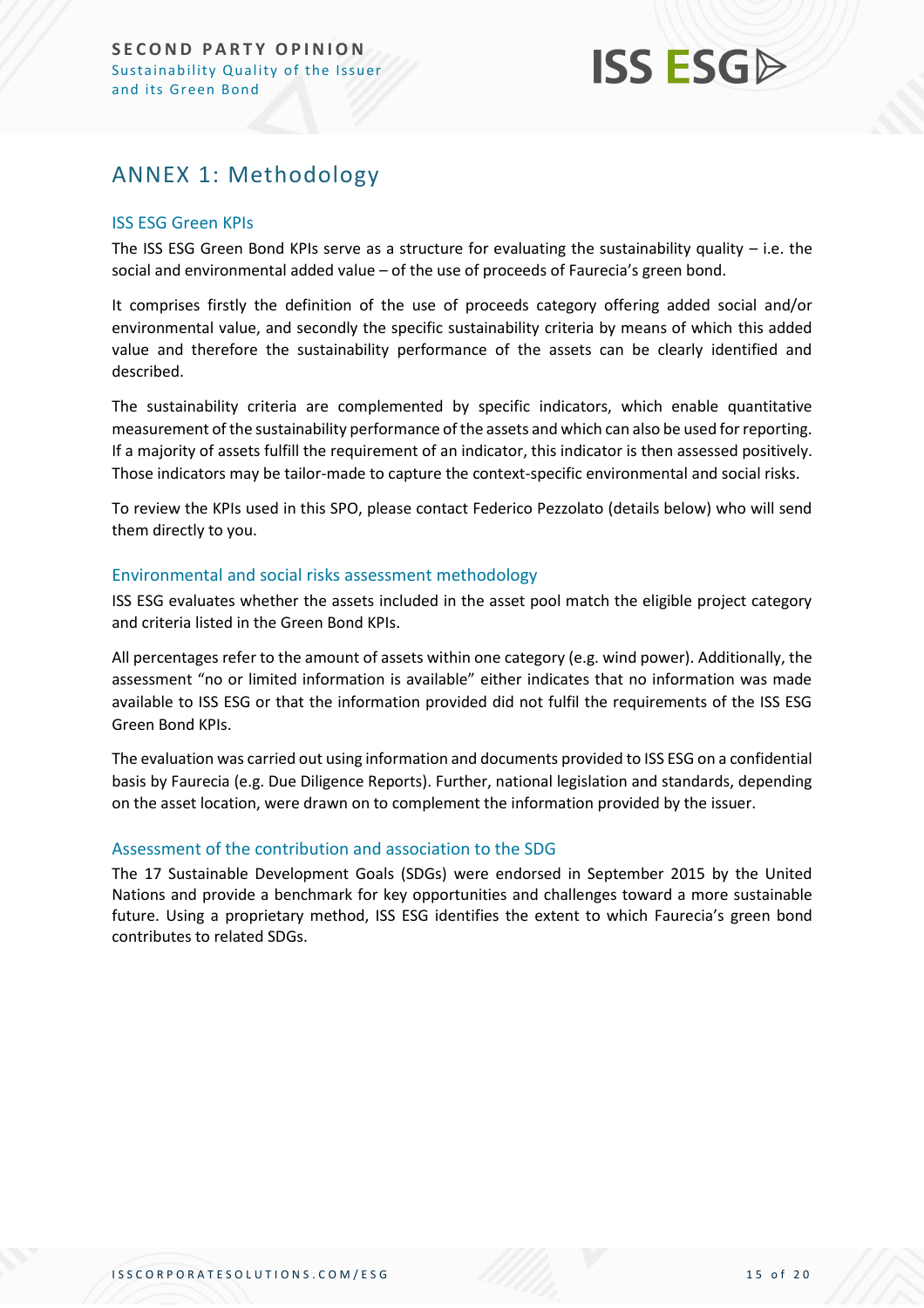

## <span id="page-15-0"></span>ANNEX 2: ISS ESG Corporate Rating Methodology

The following pages contain the methodology description of the ISS ESG Corporate Rating.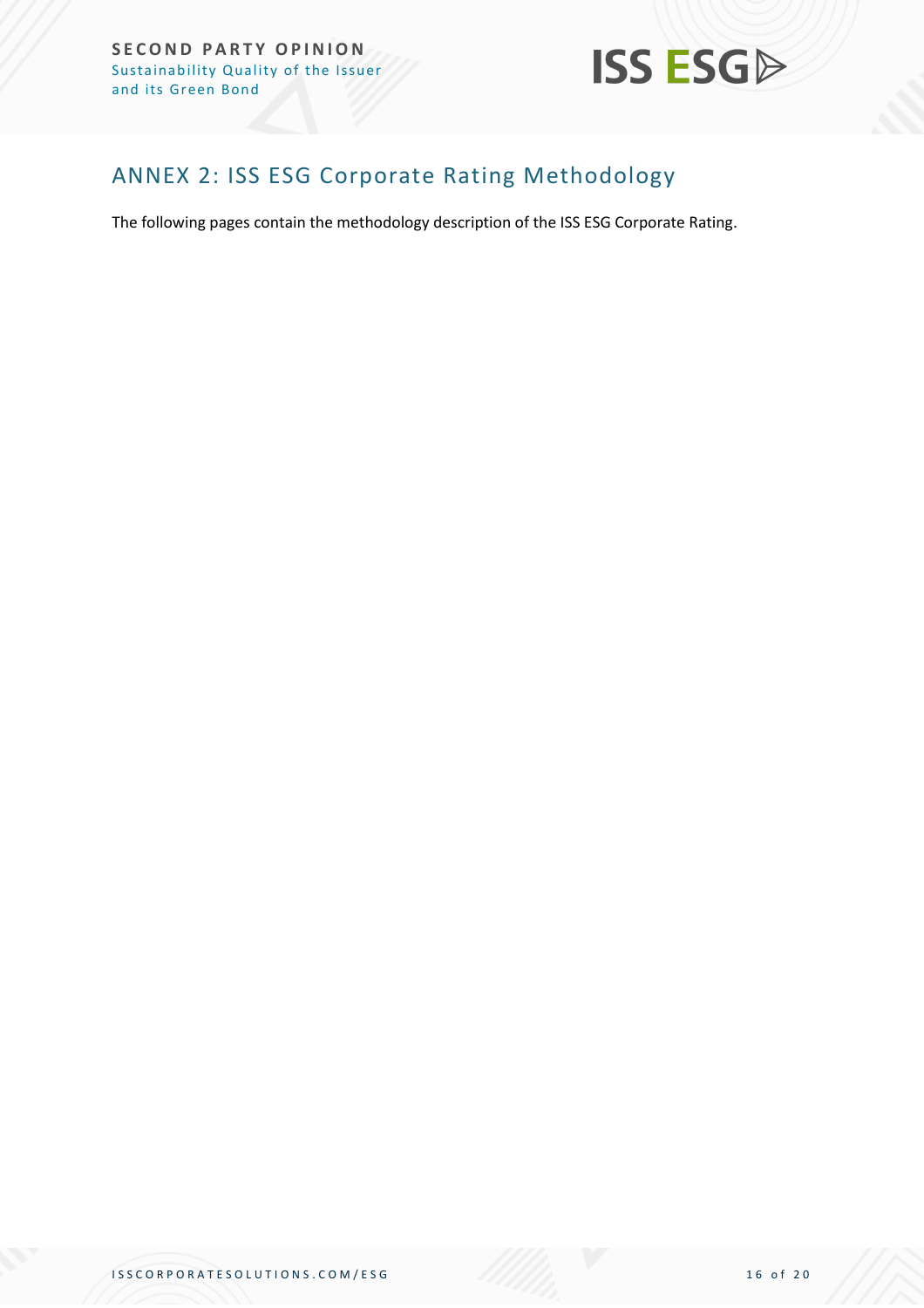## Faurecia SE

### Methodology - Overview

The ESG Corporate Rating methodology was originally developed by Institutional Shareholder Services Germany (formerly oekom research) and has been consistently updated for more than 25 years.

**ESG Corporate Rating** - The ESG Corporate Rating universe, which is currently expanding from more than 8,000 corporate issuers to a targeted 10,000 issuers in 2020, covers important national and international indices as well as additional companies from sectors with direct links to sustainability and the most important bond issuers that are not publicly listed companies.

The assessment of a company's social & governance and environmental performance is based on approximately 100 environmental, social and governance indicators per sector, selected from a pool of 800+ proprietary indicators. All indicators are evaluated independently based on clearly defined performance expectations and the results are aggregated, taking into account each indicator's and each topic's materiality-oriented weight, to yield an overall score (rating). If no relevant or up-to-date company information with regard to a certain indicator is available, and no assumptions can be made based on predefined standards and expertise, e.g. known and already classified country standards, the indicator is assessed with a D-.

In order to obtain a comprehensive and balanced picture of each company, our analysts assess relevant information reported or directly provided by the company as well as information from reputable independent sources. In addition, our analysts actively seek a dialogue with the assessed companies during the rating process and companies are regularly given the opportunity to comment on the results and provide additional information.

**Analyst Opinion** - Qualitative summary and explanation of the central rating results in three dimensions:

(1) Opportunities - assessment of the quality and the current and future share of sales of a company's products and services, which positively or negatively contribute to the management of principal sustainability challenges.

(2) Risks - summary assessment of how proactively and successfully the company addresses specific sustainability challenges found in its business activity and value chain, thus reducing its individual risks, in particular regarding its sector's key issues.

(3) Governance - overview of the company's governance structures and measures as well as of the quality and efficacy of policies regarding its ethical business conduct.

**Norm-Based Research - Severity Indicator** - The assessment of companies' sustainability performance in the ESG Corporate Rating is informed by a systematic and comprehensive evaluation of companies' ability to prevent and mitigate ESG controversies. ISS ESG conducts research and analysis on corporate involvement in verified or alleged failures to respect recognized standards for responsible business conduct through [Norm-Based](https://www.issgovernance.com/esg/screening/esg-screening-solutions/#nbr_techdoc_download) Research.

Norm-Based Research is based on authoritative standards for responsible business conduct such as the UN Global Compact, the OECD Guidelines for Multinational Enterprises, the UN Guiding Principles for Business and Human Rights and the Sustainable Development Goals.

As a stress-test of corporate disclosure, Norm-Based Research assesses the following:

- Companies' ability to address grievances and remediate negative impacts
- Degree of verification of allegations and claims
- Severity of impact on people and the environment, and systematic or systemic nature of malpractices
- Severity of impact is categorized as Potential, Moderate, Severe, Very severe. This informs the ESG Corporate Rating.

**Decile Rank** - The Decile Rank indicates in which decile (tenth part of total) the individual Corporate Rating ranks within its industry from 1 (best – company's rating is in the first decile within its industry) to 10 (lowest – company's rating is in the tenth decile within its industry). The Decile Rank is determined based on the underlying numerical score of the rating. If the total number of companies within an industry cannot be evenly divided by ten, the surplus company ratings are distributed from the top (1 decile) to the bottom. If there are Corporate Ratings with identical absolute scores that span a division in decile ranks, all ratings with an equal decile score are classified in the higher decile, resulting in a smaller number of Corporate Ratings in the decile below.

**Distribution of Ratings** - Overview of the distribution of the ratings of all companies from the respective industry that are included in the ESG Corporate Rating universe (company portrayed in this report: dark blue).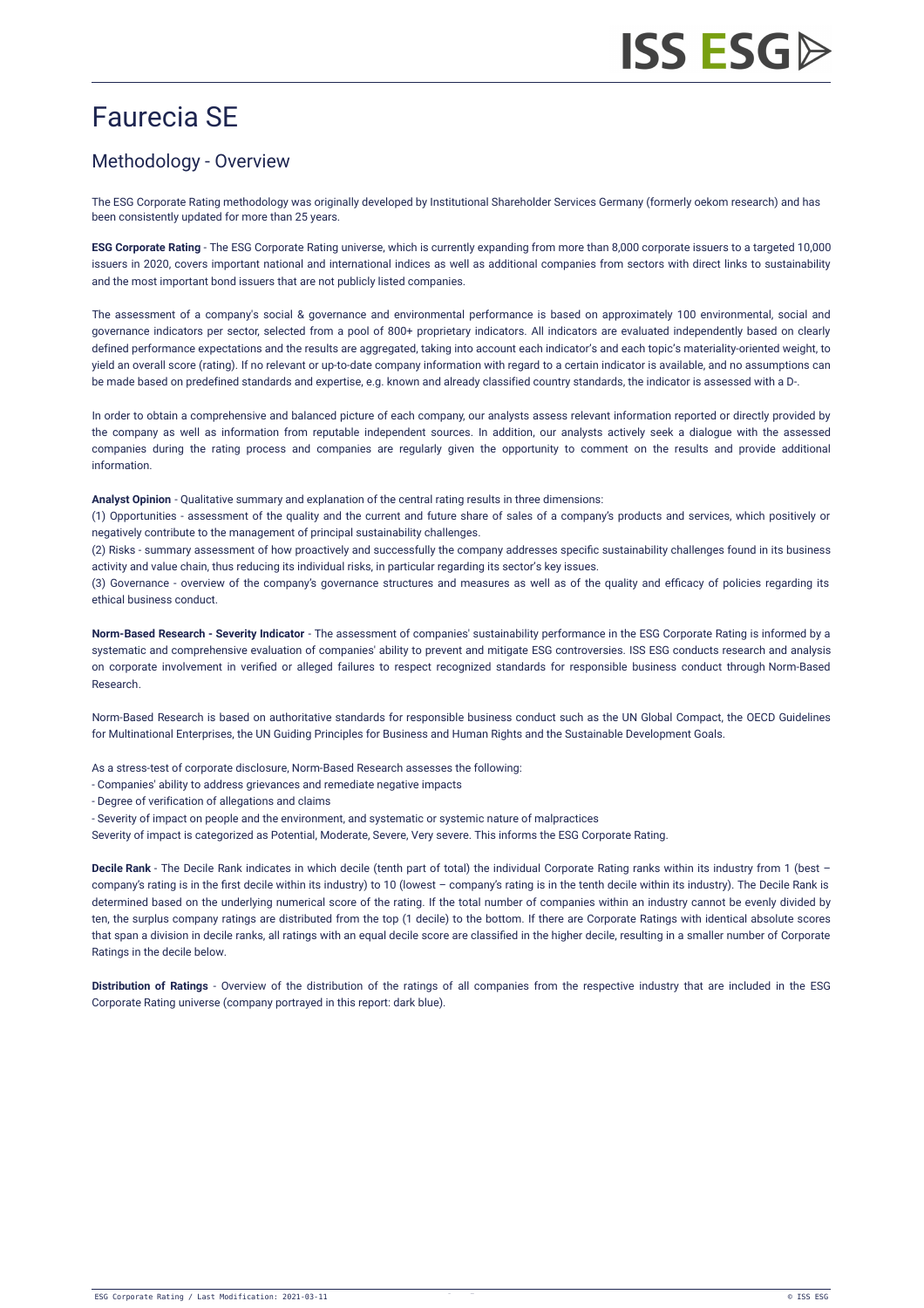## Faurecia SE

## Methodology - Overview

**Industry Classification** - The social and environmental impacts of industries differ. Therefore, based on its relevance, each industry analyzed is classified in a Sustainability Matrix.

Depending on this classification, the two dimensions of the ESG Corporate Rating, the Social Rating and the Environmental Rating, are weighted and the sector-specific minimum requirements for the ISS ESG Prime Status (Prime threshold) are defined (absolute best-in-class approach).



Social & Governance Relevance

**Industry Leaders** - List (in alphabetical order) of the top three companies in an industry from the ESG Corporate Rating universe at the time of generation of this report.

**Key Issue Performance** - Overview of the company's performance with regard to the key social and environmental issues in the industry, compared to the industry average.

**Performance Score** - The ESG Performance Score allows for cross-industry comparisons using a standardized best-in-class threshold that is valid across all industries. It is the numerical representation of the alphabetic ratings (D- to A+) on a scale of 0 to 100 with 50 representing the prime threshold. All companies with values greater than 50 are Prime, while companies with values less than 50 are Not Prime. As a result, intervals are of varying size depending on the original industry-specific prime thresholds.

**Rating History** - Development of the company's rating over time and comparison to the average rating in the industry.

**Rating Scale** - Companies are rated on a twelve-point scale from A+ to D-:

A+: the company shows excellent performance.

D-: the company shows poor performance (or fails to demonstrate any commitment to appropriately address the topic).

Overview of the range of scores achieved in the industry (light blue) and indication of the grade of the company evaluated in this report (dark blue).

**Sources of Information** - A selection of sources used for this report is illustrated in the annex.

**Status & Prime Threshold** - Companies are categorized as Prime if they achieve/exceed the sustainability performance requirements (Prime threshold) defined by ISS ESG for a specific industry (absolute best-in-class approach) in the ESG Corporate Rating. Prime companies are sustainability leaders in their industry and are better positioned to cope with material ESG challenges and risks, as well as to seize opportunities, than their Not Prime peers. The financial materiality of the Prime Status has been confirmed by performance studies, showing a continuous outperformance of the Prime portfolio when compared to conventional indices over more than 14 years.

**Transparency Level** - The Transparency Level indicates the company's materiality-adjusted disclosure level regarding the environmental and social performance indicators defined in the ESG Corporate Rating. It takes into consideration whether the company has disclosed relevant information regarding a specific indicator, either in its public ESG disclosures or as part of the rating feedback process, as well as the indicator's materiality reflected in its absolute weight in the rating. The calculated percentage is classified in five transparency levels following the scale below. 0% - < 20%: very low

- 20% < 40%: low
- 40% < 60%: medium
- $60% 69%$ : high
- 80% 100%: very high

For example, if a company discloses information for indicators with a cumulated absolute weight in the rating of 23 percent, then its Transparency Level is "low". A company's failure to disclose, or lack of transparency, will impact a company's ESG performance rating negatively.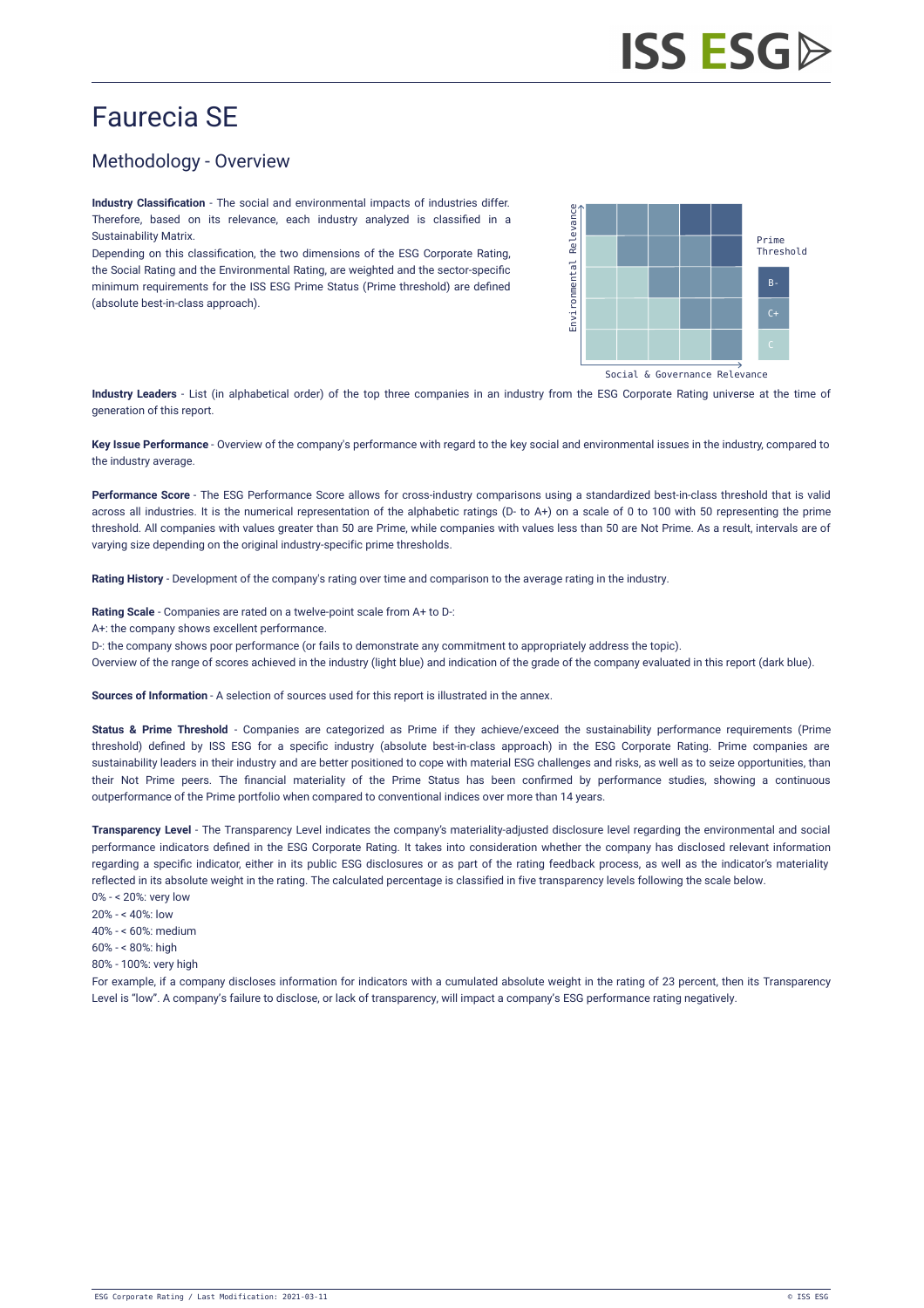

## <span id="page-18-0"></span>ANNEX 3: Quality management processes

#### **SCOPE**

Faurecia commissioned ISS ESG to compile a green bond SPO. The Second Party Opinion process includes verifying whether the Green Bond Framework aligns with the Green Bond Principles and to assess the sustainability credentials of its green bond, as well as the issuer's sustainability strategy.

#### **CRITERIA**

Relevant Standards for this Second Party Opinion

- **ICMA Green Bond Principles**
- ISS ESG KPI set: Hydrogen and Fuel cell Storage Systems

#### ISSUER'S RESPONSIBILITY

Faurecia's responsibility was to provide information and documentation on:

- **Framework**
- Asset pool / Eligibility criteria
- Documentation of ESG risks management at the asset level

#### ISS ESG's VERIFICATION PROCESS

ISS ESG is one of the world's leading independent environmental, social and governance (ESG) research, analysis and rating houses. The company has been actively involved in the sustainable capital markets for over 25 years. Since 2014, ISS ESG has built up a reputation as a highly-reputed thought leader in the green and social bond market and has become one of the first CBI approved verifiers.

ISS ESG has conducted this independent Second Party Opinion of the Green Bond to be issued by Faurecia based on ISS ESG methodology and in line with the ICMA Green Bond Principles.

The engagement with Faurecia took place in February and March 2021.

#### ISS ESG's BUSINESS PRACTICES

ISS has conducted this verification in strict compliance with the ISS Code of Ethics, which lays out detailed requirements in integrity, transparency, professional competence and due care, professional behaviour and objectivity for the ISS business and team members. It is designed to ensure that the verification is conducted independently and without any conflicts of interest with other parts of the ISS Group.